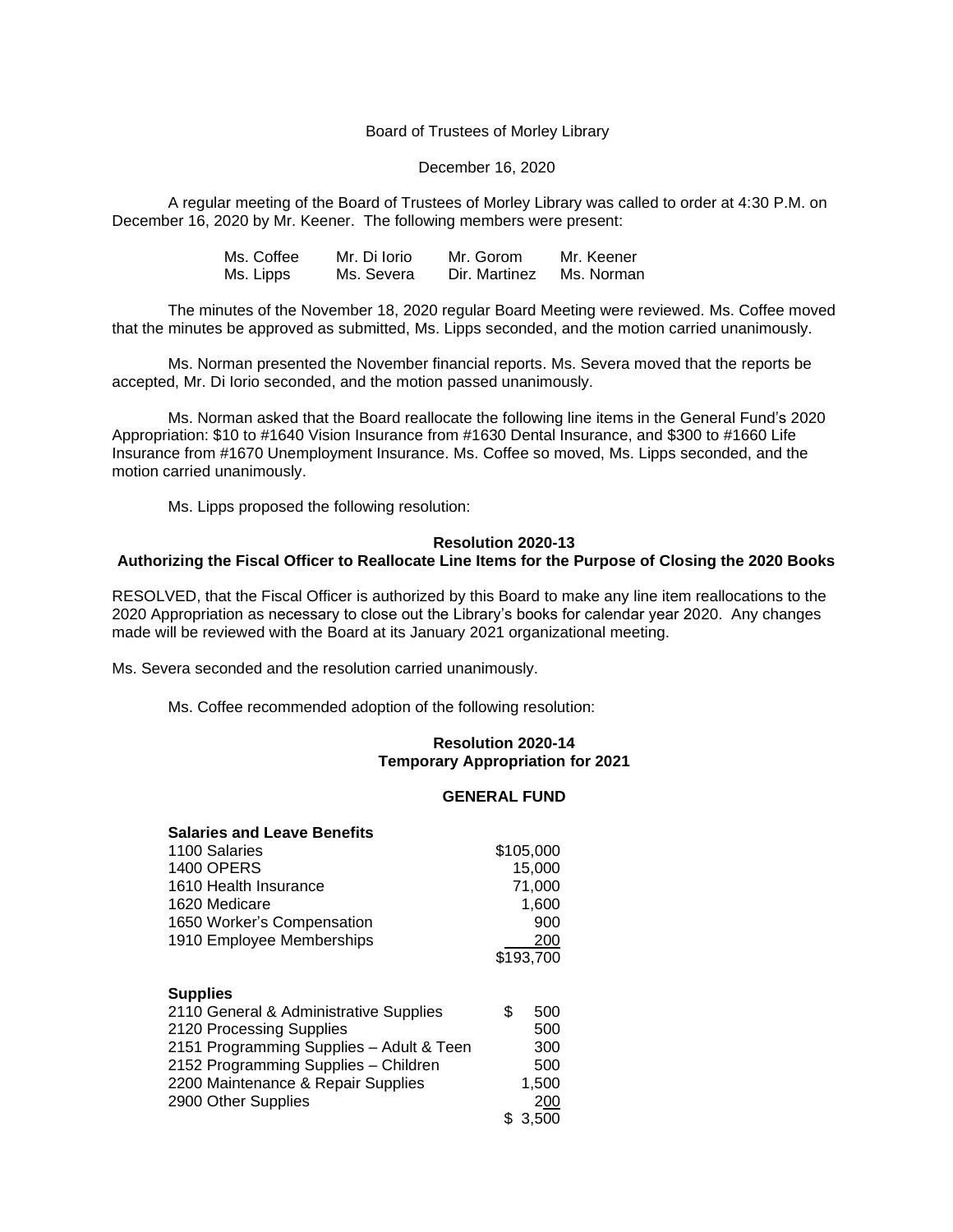# **Purchased & Contracted Services**

| 3110 Travel & Meetings                   | \$<br>500 |
|------------------------------------------|-----------|
| 3120 Training Expense                    | 500       |
| 3200 Communication, Printing, Publicity  | 2,100     |
| 3250 Marketing Expense                   | 200       |
| 3310 Building Maintenance                | 25,000    |
| 3320 Equipment Maintenance               | 1,500     |
| 3370 Security                            | 7,000     |
| 3400 Insurance                           | 1,000     |
| 3500 Rents & Leases                      | 1,700     |
| 3600 Utilities                           | 35,000    |
| 3700 Professional Services               | 4,000     |
| 3751 Programming Services - Adult & Teen | 500       |
| 3752 Programming Services - Children     | 500       |
| 3800 Library Material Control Services   | 25,000    |
|                                          | \$104,500 |

| <b>Library Materials &amp; Information</b> |           |  |  |  |
|--------------------------------------------|-----------|--|--|--|
| 4100 Books & Pamphlets                     | \$15,000  |  |  |  |
| 4110 E Books                               | 5,000     |  |  |  |
| 4200 Periodicals                           | 300       |  |  |  |
| 4320 Music CDs                             | 500       |  |  |  |
| 4321 Digital Music                         | 500       |  |  |  |
| 4330 Audio Books                           | 1,800     |  |  |  |
| 4332 Digital Audiobooks                    | 2,500     |  |  |  |
| 4360 DVDs                                  | 3,000     |  |  |  |
| 4361 Digital DVDs                          | 1,200     |  |  |  |
| 4362 Digital TV                            | 1,000     |  |  |  |
| 4380 Video Games                           | 1,500     |  |  |  |
| 4510 Data Bases                            | 5,500     |  |  |  |
| 4920 Hot Spots - Data Packages             | 2,500     |  |  |  |
|                                            | \$40,300  |  |  |  |
| <b>Capital Outlay</b>                      |           |  |  |  |
| 5520 Software                              | \$1,000   |  |  |  |
|                                            |           |  |  |  |
| <b>Other Objects</b>                       |           |  |  |  |
| 7100 Dues & Memberships                    | \$5,000   |  |  |  |
| 7200 Taxes & Assessments                   | 500       |  |  |  |
| 7500 Refunds & Reimbursements              | 100       |  |  |  |
|                                            | \$5,600   |  |  |  |
|                                            |           |  |  |  |
| <b>Contingency</b>                         |           |  |  |  |
| 8900 Contingency                           | \$7,000   |  |  |  |
| <b>TOTAL GENERAL FUND</b>                  | \$355,600 |  |  |  |
| <b>SPECIAL REVENUE FUND</b>                |           |  |  |  |
|                                            |           |  |  |  |
| 213-2200 CARES Minigrant - Maint Supplies  | \$3,000   |  |  |  |
| <b>TOTAL SPECIAL REVENUE FUND</b>          | \$3,000   |  |  |  |